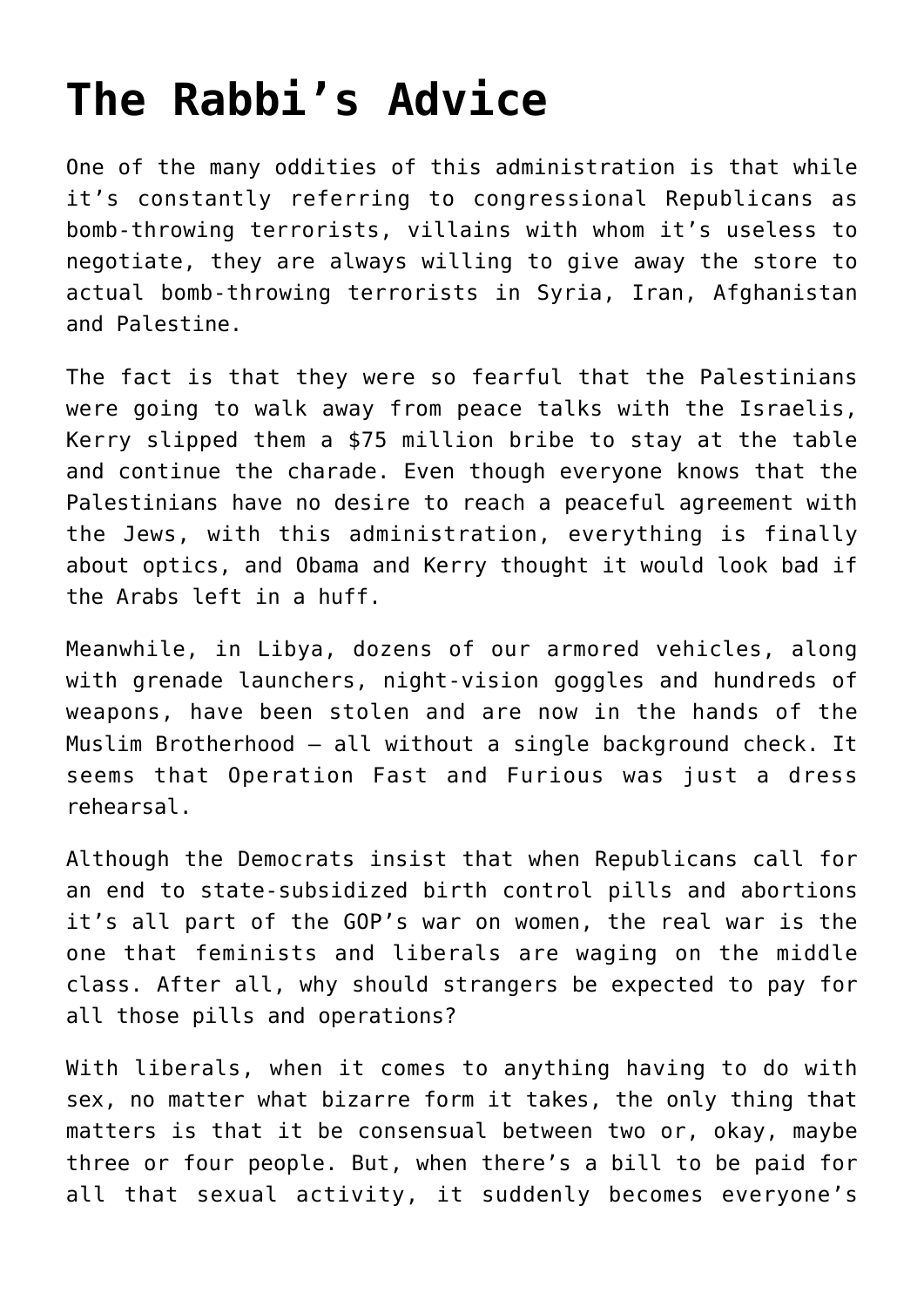business. The other thing to keep in mind is that whenever the government is picking up the tab (with our tax dollars), people are going to take increasing advantage of the product or service.

As I see it, there's already too much screwing around taking place in Washington, D.C. Why do anything to encourage that sort of thing in other parts of the country?

A recent poll indicates that 69% of the people wish to return to the health care system that was in place in 2009. It figures, human nature being what it is. Four years ago, people often whined about unnecessary medical tests, long waits in the doctor's office or slow payment by the insurance companies. But now we all look back with a sense of nostalgia and refer to them as the good old days.

I'm reminded of a story told, as I recall, by the Jewish writer Sholem Aleichem. A married couple in a poor Russian village never stopped fighting. Finally, they agreed to go to the rabbi and ask for his advice. After patiently listening to their various complaints, he advised them to go home and bring their cow into the house. It made no sense, but the rabbi had spoken, and they were so desperate, they brought the cow into the house.

But the fighting continued unabated. Back to the rabbi they went. He told them to bring a horse in to join the cow. It still made no sense, but they were devout Jews and it wasn't their place to argue with the wisest man in the village.

But even the cow didn't bring peace to the household. It only increased the problem. After a couple of days, they returned to the rabbi. This time, he suggested they bring their two goats indoors. By this time, they seriously began to suspect that the rabbi had gone nuts, but they couldn't see how things could get much worse than they already were with the other livestock wandering around their little house.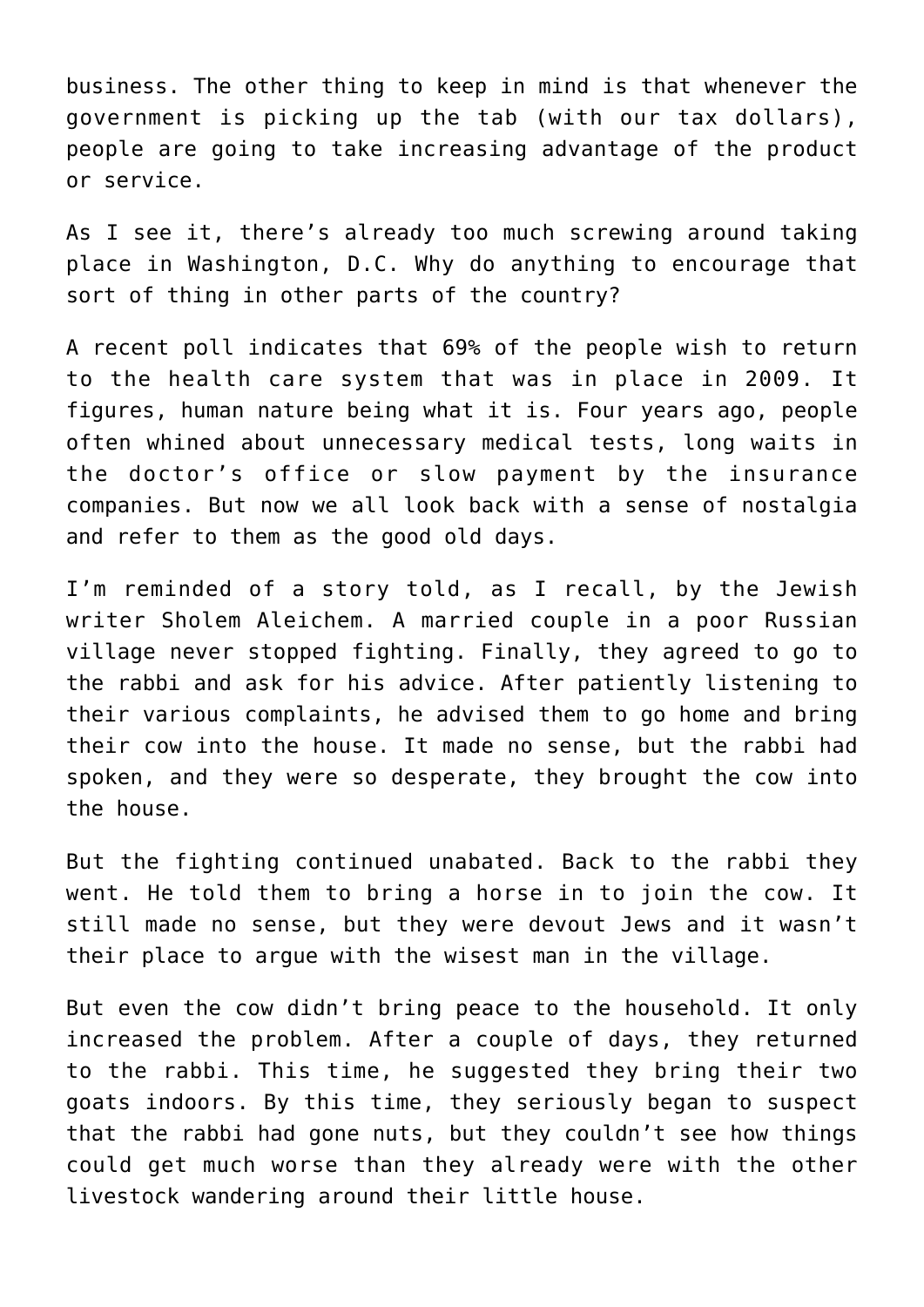They soon discovered how wrong they were. On top of everything else, the goats smelled like goats. By this time, the husband and wife were clearly at the end of their tether, and they returned to the rabbi to complain that he had only succeeded in compounding their wretchedness.

The rabbi heard them out, nodded sagely and then suggested that they collect the horse, the cow and the goats, and return them to the barn.

The couple did just that, and found such relief that they never again exchanged a cross word.

If you think of the Affordable Care Act as farm animals that have been invited into all of our homes, where they are free to graze on the furniture and poop on the floor, you'd understand why if we could magically turn the clock back four short years, nobody would ever again gripe about America's health care system.

I'll leave you with a terrifying thought that has recently been plaguing me. It's often been said that people get the government they deserve. What if it's true?

©2013 [Burt Prelutsky](mailto:BurtPrelutsky@aol.com/). Comments? Write [BurtPrelutsky@aol.com](mailto:BurtPrelutsky@aol.com/).

## **[Trail Balloons](https://bernardgoldberg.com/trail-balloons/)**

Politicians are always floating trial balloons to test the winds for their various programs. I have my own balloons, and I often wish I could use them to float off to another planet

For instance, I received an email from a fellow who had spent 40 years working in procurement for the U.S. military. He was calling my attention to how quickly the federal government got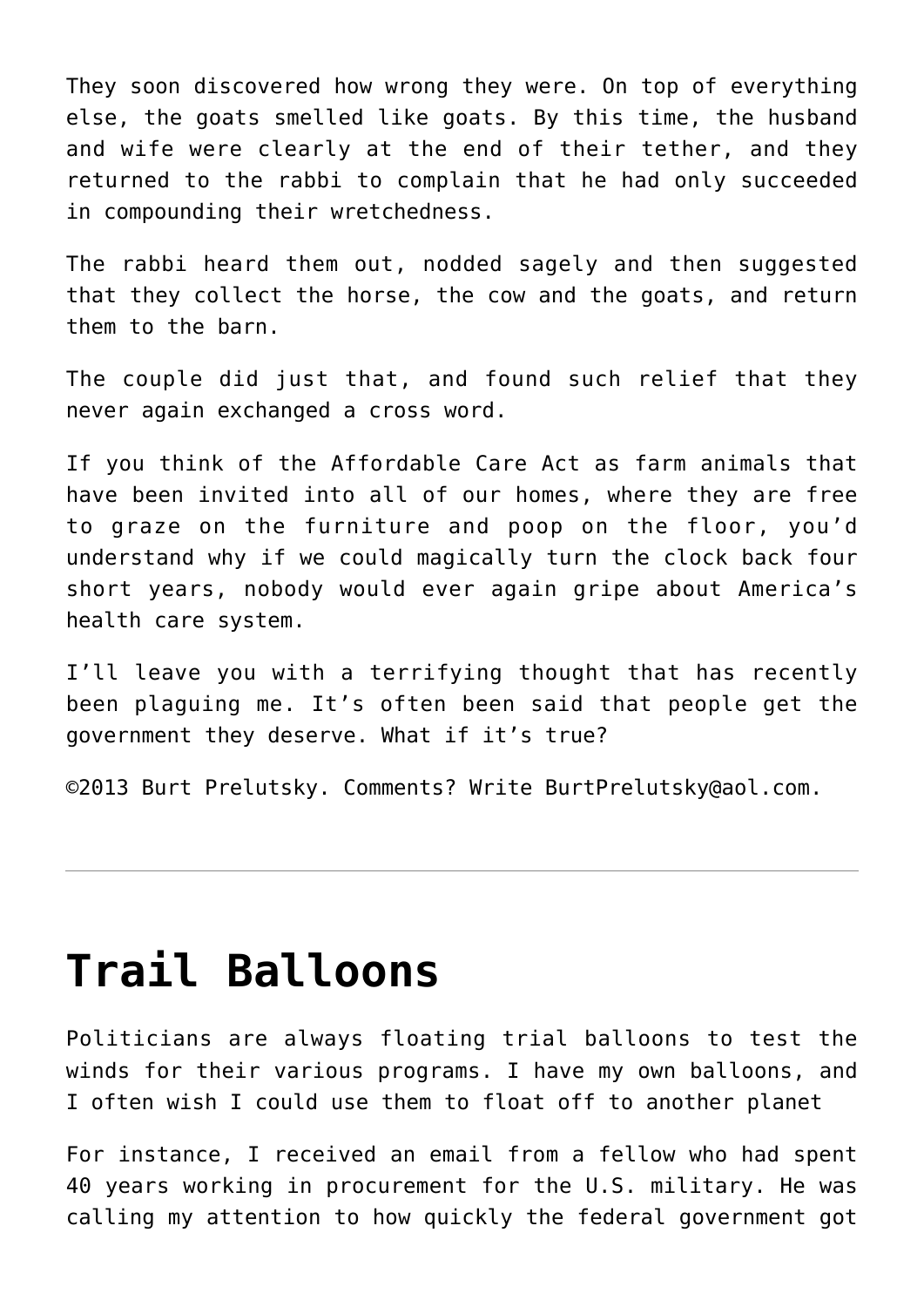those signs announcing the shutdown printed and posted all across the country, at every national park and monument. As he says, it's not as if they just happened to have those thousands of 3×4-foot signs lying around since the last shutdown 17 years ago.

He estimates that they had to have started getting them ready at least six months ago, and the only person who could have authorized the massive project is the schmuck in the Oval Office.

On the other hand, he had over a year and \$500 million to spend getting ready for ObamaCare, and that was a total disaster, with apparently only a dozen Americans signed in and signed up after the first two weeks of the grand opening.

My assumption is that merely proves Obama can only juggle one catastrophe at a time, confirming him to be the sort who can walk and chew gum, but not simultaneously.

Some people are convinced that Obama was born in Kenya. I confess that I simply don't know. I confess, though, that it wouldn't shock me to learn that he had been born in the Aloha State. After all, Hawaii is even more liberal than California. In fact, it's so far to the left, they couldn't even find a place for it on the mainland; they had to stick it way out in the middle of the ocean. Unfortunately, they let it remain above sea level.

By this time, you have probably heard about the school that banned football, baseball and soccer from recess, lest a kid be hurt with a hard ball. Instead, they have them using Nerfballs. I suppose the next step is to eliminate language, history and math, from the curriculum because they're hard subjects.

Along the same lines, the President's Council on Fitness, Sports and Nutrition, has put the kibosh on three postage stamps in a series dedicated to healthy activities. The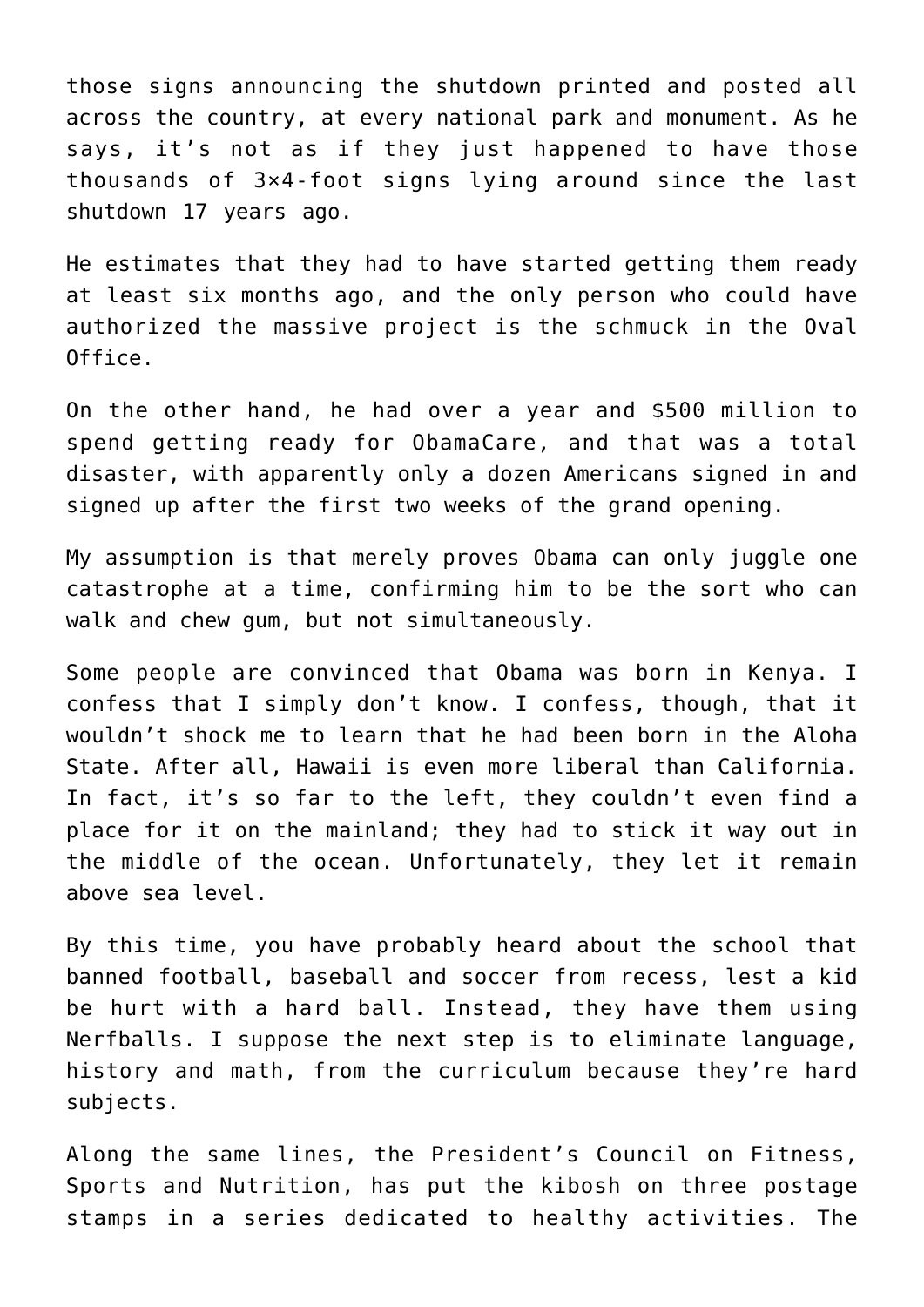problem is that they showed a kid on a skateboard without knee pads, a kid cannonballing into a pool and a kid doing a handstand without a helmet.

I'm almost too shocked to ask the question, but what kid has ever performed a handstand while wearing a helmet? And what sort of loon do you have to be to be appointed to this council, and just what activities have they been performing without a helmet that's left them in this tragic brain-damaged condition?

I've noticed that whenever anything unfortunate occurs, we can trust some pompous ass in Washington to declare "We must never allow this to happen ever again," even though it's something they are powerless to prevent. My theory is that by making that pointless statement, it makes them feel as if they've actually done something.

But when I say we must never allow this to happen again, I am referring to the election of Barack Obama, and I mean it. I understand that he, personally, can never run again, but that's not good enough. The thing that must never happen again is electing someone simply because he or she is black, Jewish, Hispanic, gay, female or suffer from a physical disability.

For one thing, it's a really dumb thing to do. I mean, it's even dumber than most of the reasons we vote for some shmoe. For another, once one of these people is elected president and you happen to disagree with their policy, you will be labeled a bigot, an anti-Semite, a misogynist, a homophobe or just plain heartless.

Moreover, if you vote for anyone whose resume mentions time spent as a community organizer, which is just another name for a left-wing troublemaker, you shouldn't be labeled anything. Instead, you should be belted with a baseball bat.

The Nobel Peace Prize, which has replaced the Stalin Peace Prize for all intents and purposes, has gone this year to the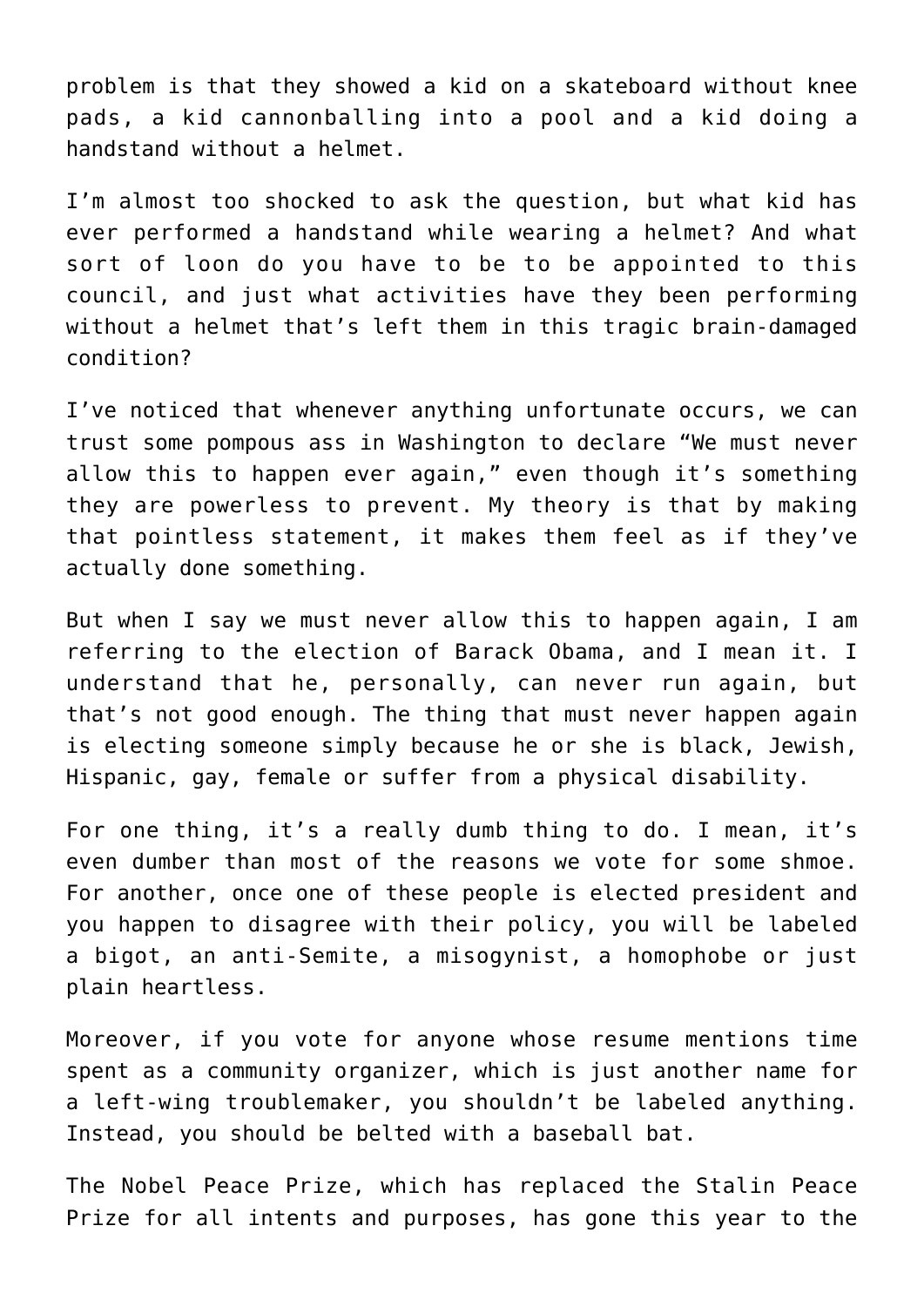Organization for the Prohibition of Chemical Weapons, a Haguebased group dedicated to eliminating poison gas. But inasmuch as it has no authority to do anything, it's really just another of those organizations with a high-sounding name that's created so that it's overpaid members can live high, wide and handsomely, off their expense accounts.

The million dollar prize could have gone to Malala Yousafzai, the 16-year-old Pakistani who has been an advocate for Middle East girls being given an education. After all, for her efforts to bring civilization belatedly to the Muslim world, she took a bullet in the face when the Taliban attempted to assassinate her last year. There is still a fatwa on her and her father. The only risk to those clowns who received the Peace Prize is a severe case of the gout.

Generally when it comes to our nation's enemies, we speak longingly of bombing them back to the Dark Ages. However, when referring to the Taliban and their vile comrades in Al Qaeda and the Muslim Brotherhood, who already dwell in the Dark Ages, their appropriate fate would be to wake up with missing limbs in the Ice Age.

©2013 [Burt Prelutsky](mailto:BurtPrelutsky@aol.com/). Comments? Write [BurtPrelutsky@aol.com](mailto:BurtPrelutsky@aol.com/).

## **["Republican Cannibals" and](https://bernardgoldberg.com/open-2/) ["Lower Forms of Animal Life"](https://bernardgoldberg.com/open-2/)**

The Catholic Church came up with the concept of excommunication. But as you may have noticed, such Catholic luminaries as the Kennedy clan, Nancy Pelosi, Dick Durbin and Joe Biden, all spent years promoting abortion on demand and nobody in the Catholic hierarchy even raised an eyebrow, let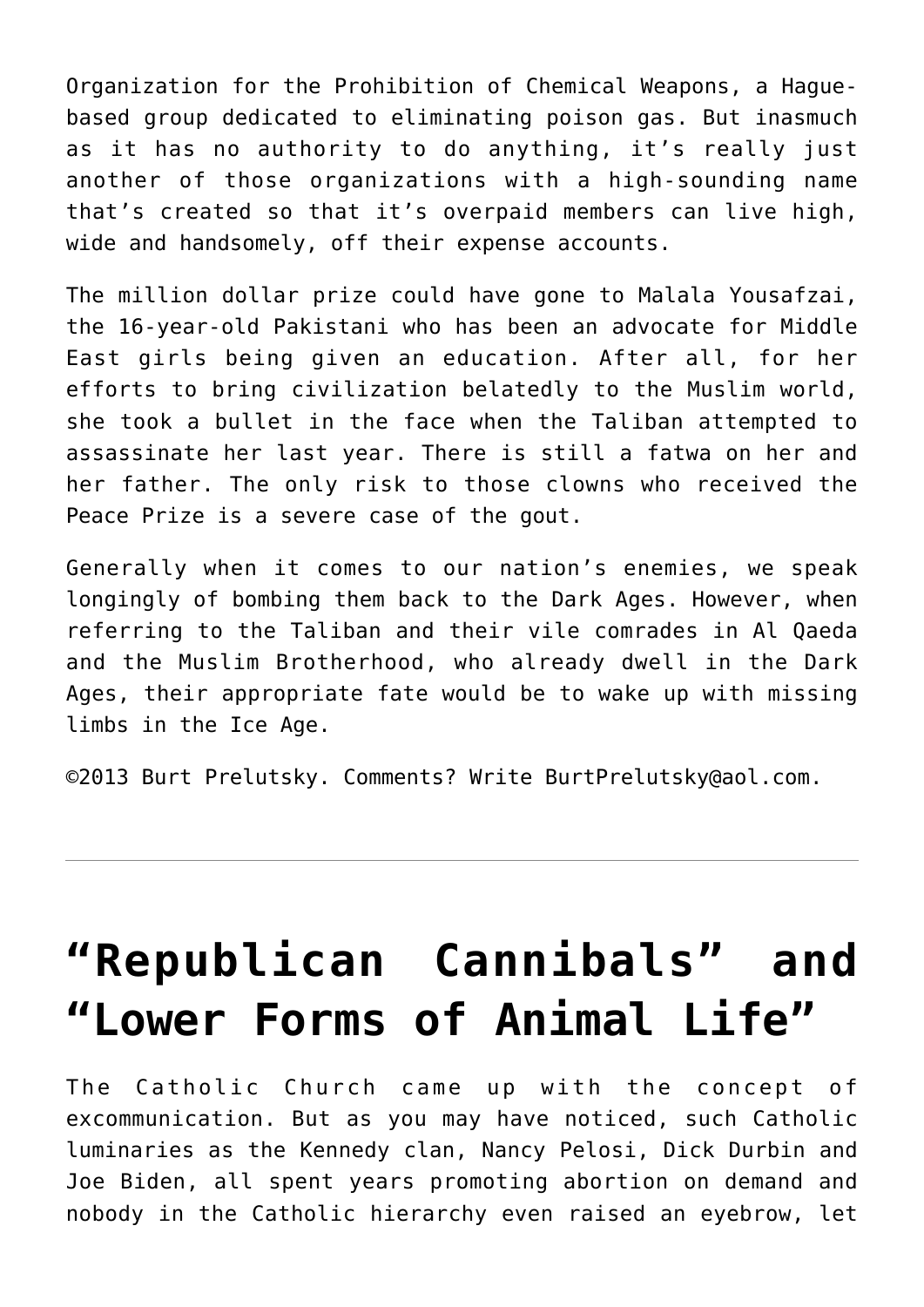alone said anything about denying them communion.

However, let a Republican take two steps in any direction, and his fellow Republicans want him drawn and quartered. I'm not suggesting that we Republicans should follow the lead of our opponents and turn ourselves into robots. Frankly, I don't know why Senate Democrats even bother going to work. Harry Reid not only decides how they're going to vote, but even decides what legislation they'll be allowed to consider.

I swear, Republicans don't hate Democrats nearly as much as they hate one another. I have a group of readers who are always trying to organize a lynch mob, anxious to string up what they refer to as RINOs. Those are Republicans whose unforgivable sin is that they don't agree 100% with them on every single issue.

Even the recent brouhaha over defunding ObamaCare caused more friction between members of the GOP than it did between them and Democrats. What they failed to acknowledge was that the fight wasn't over an issue, but merely over strategy. They all agreed that ObamaCare was a disaster. The difference was that one faction decided it was worth decimating their ranks in a fight they couldn't win, while the other side, insisting they alone had principles, were willing to create a hostile environment which might have terrible repercussions a year down the road when the GOP will be trying to hang on to the House and at least make a dent in the Senate.

Department of Homeland Security advisor Mohamed Elibiary had the gall to blast America's Christians for holding the Muslim Brotherhood responsible for the attacks on Egypt's Coptic Christians. Someday, someone will have to explain to me why anyone who is not only named Mohamed, but feels impelled to spring to the defense of a Muslim terrorist organization, is employed by this administration. After that, he can then explain to me how it is we have a president who is more comfortable sitting down with Iranian jihadists than he is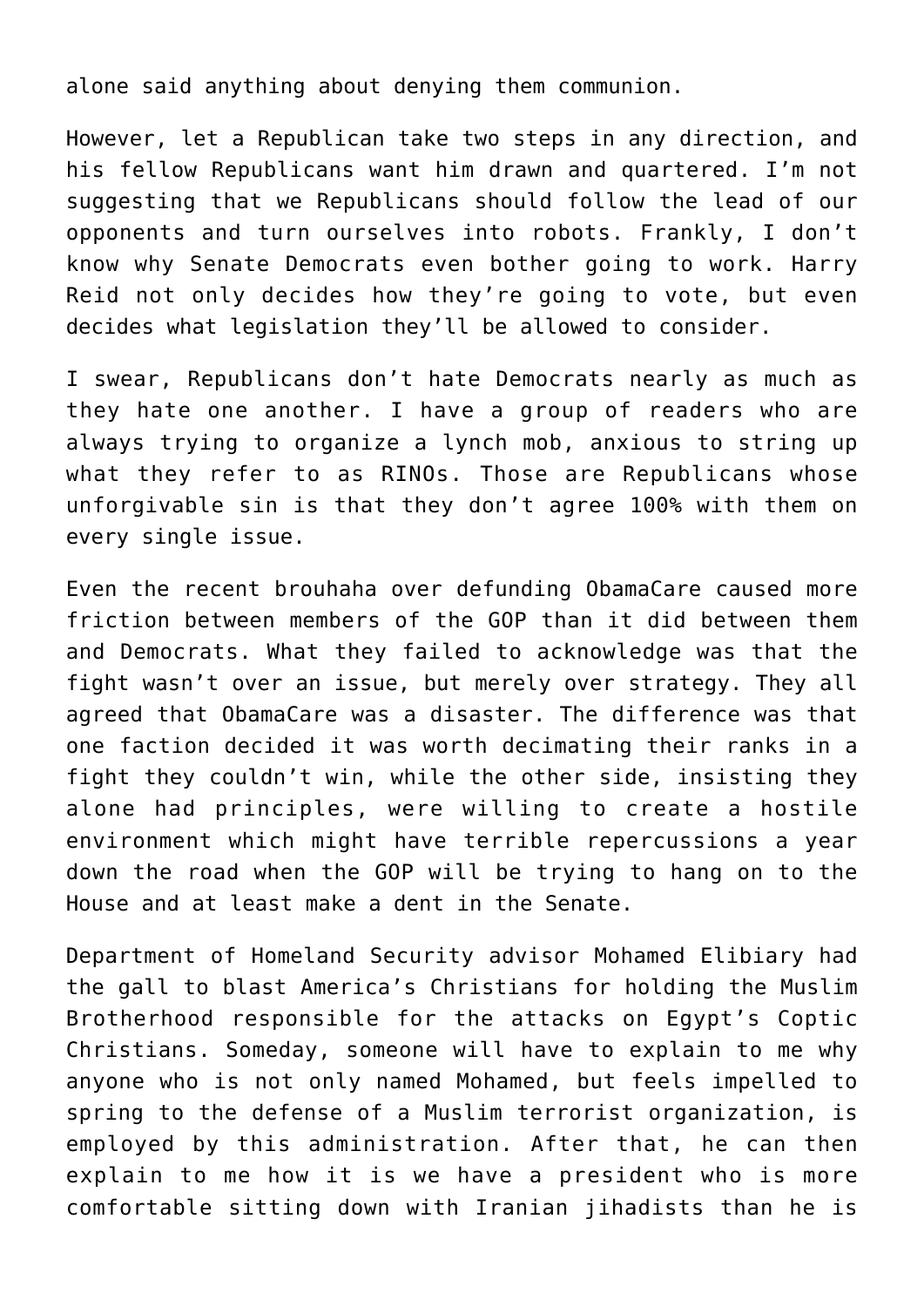with House Republicans.

Diplomacy is a con game posing as an art form. Hassan Rhuhani, the recently elected president of Iran, made his mark several years ago when he boasted that while he held the West at bay for two years pretending to negotiate a cessation of Iran's nuclear program, the centrifuges continued to spin. But we see Obama and Kerry both pretending that diplomacy is the way to go. I guess neither of them is old enough to recall that when the Japanese hit Pearl Harbor, Japan's diplomats were earning their salaries, expressing their peaceful intentions to FDR.

It occurs to me that perhaps a better name for what is now referred to as Intelligent Design might be Divine Design. Intelligence, after all, has its limits.

As most of you know, when it comes to books, I don't read a lot of non-fiction. I prefer novels because I feel they are written by writers, not researchers; they are therefore concerned with style, pace and literature as an art form. Also, as a rule, they don't regard epic length as a virtue.

But I just happen to have read a piece of non-fiction which I am happy to recommend. For one thing, I know the author of "Arguing for the Constitution," Steven Maikoski. For another, I know he knows his subject matter, and, what's more, he cares passionately about his subject.

I won't deny that the book's length, less than 100 pages, is no small part of its appeal for me. But keep in mind that the Constitution itself is a model of brevity. In an age when we take a 2,500 page health care bill in our stride, it's worth noting that the Founders were not out to bury anyone in sheer verbiage. Unlike Nancy Pelosi, they fully expected people to read it before they signed it.

Finally, I find that when Obama gives a speech, I am, like a James Bond martini, shaken, but never stirred.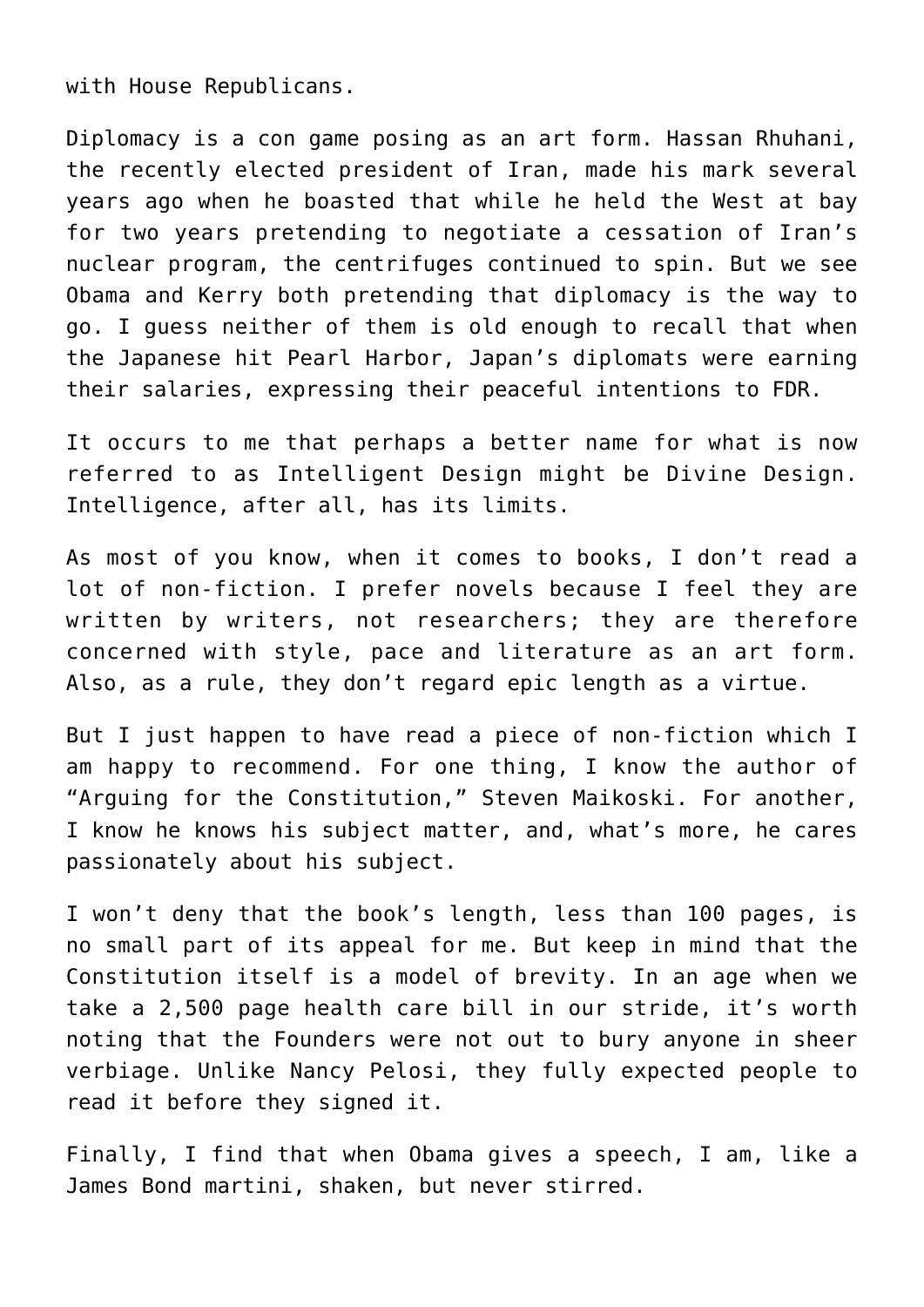## **Lower Forms of Animal Life**

Having spent a good deal of my life studying the behavior of politicians, particularly those in our nation's capital, I have concluded that the Potomac River gives off noxious fumes. It's the cause of the common malady known as Potomac fever. The usual symptoms are a loss of mental faculties, a diminished moral sense and a swelled head.

We're all aware of the ways it affects the likes of people like Obama, Biden, Reid, Pelosi and John McCain. But even lesser lights exhibit signs of contamination. For instance, Jay Carney used to be a respected journalist, or at least as respected as a Time magazine reporter could possibly be. But once he went to work as a press secretary, he has learned to lie for a living. And not just once in a while, but every single time he finds himself standing at a podium.

Then there's Marie Harf, who finds herself as the spokeswoman for the State Department. With her nasal delivery and her blind devotion to Obama and Kerry, she appears to be auditioning for the lead in "The Debbie Wasserman-Schultz Story." The big surprise is that, generally, when you find someone who looks and sounds like a Valley Girl in such an elevated position, one for which she is clearly unsuited, you assume her last name would be Clinton, Pelosi or Schumer, not Harf.

Speaking of the State Department, an agency with an infinite capacity to take a terrible tragedy and make it worse, it has designated the Benghazi massacre a criminal act rather than an act of terrorism. By doing so, it has introduced so much red tape into the process that the Islamics who murdered four Americans are more likely to die of old age than to ever be executed. On the plus side, those virgins waiting for them will also be 50 or 60 years older.

Speaking of the criminal justice system, Barry Bonds, now that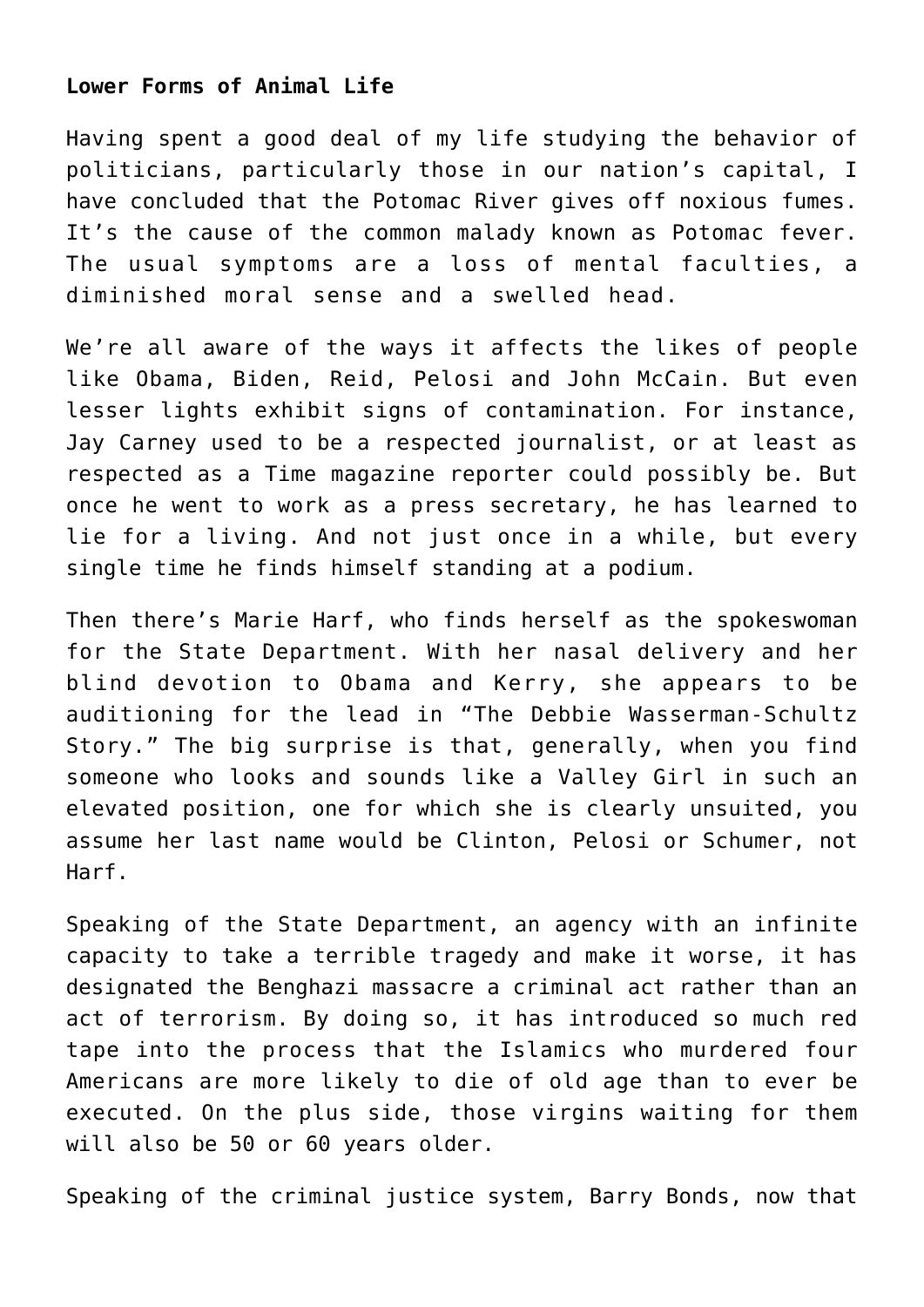a federal appeals court has determined that he was indeed guilty of obstructing justice, will be punished to the full extent of the law. In his case, that means he faces 30 days of home confinement, two years of probation, 250 hours of community service and a whopping \$4,000 fine. During his home confinement, Bonds is likely to find the \$4,000 under the cushions on his couch.

Considering he was guilty of committing perjury while testifying before a Grand Jury, it sounds like the judges on the Court of Appeals did a little obstructing of justice of their own. Though, come to think of it, lying to a Grand Jury was what Bill Clinton did, and he still got to be president.

I am always trying to persuade wealthy Republicans like Sheldon Adelson and the Koch brothers to start swaying public opinion by buying up however many media outlets as they can afford. A liberal billionaire recently bought the Washington Post for \$250,000,000. For a lot less money, conservatives could buy up local TV stations and newspapers, including Spanish-language dailies, and staffing them with conservatives.

I now have another better way for them to spend their money than on pinky rings and financing losing primary campaigns for the likes of Newt Gingrich and Rick Santorum. It's my idea that they should be saturating TV with ads demanding the Senate vote on ObamaCare. When you have the unions, large and small businesses and 60% of the voters opposed to the Affordable Care Act, you do everything in your power to force Harry Reid's hand. Anyone who thinks the Senate Democrats who are up for re-election in 2014 will commit political suicide for a lame duck president is just plain nuts.

Finally, it was during the First Battle of Bull Run, also known as the First Manassas, that Thomas Jackson received his nickname when Brig. General Barnard Bee extorted his troops by shouting, "There is Jackson, standing like a stone wall."